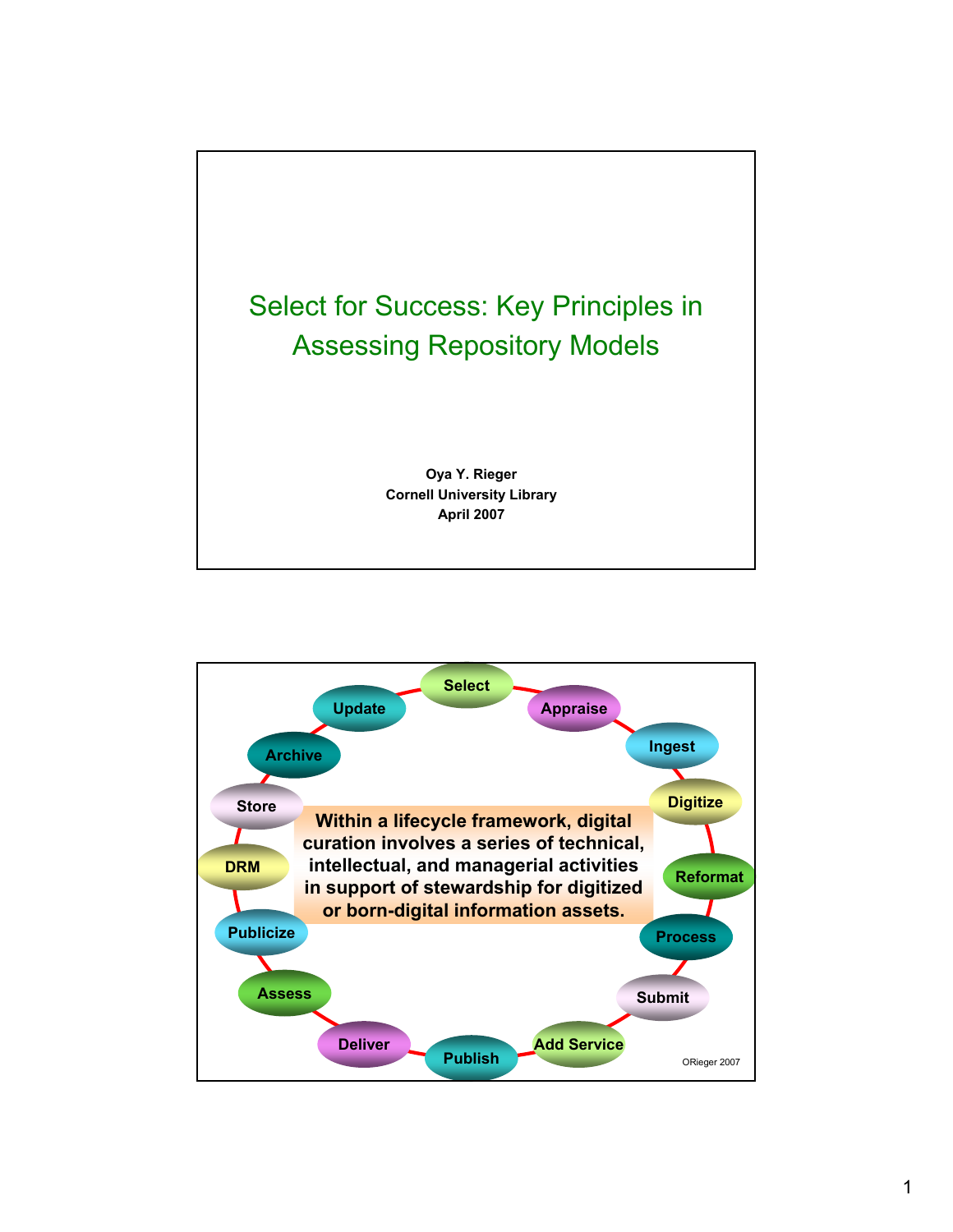

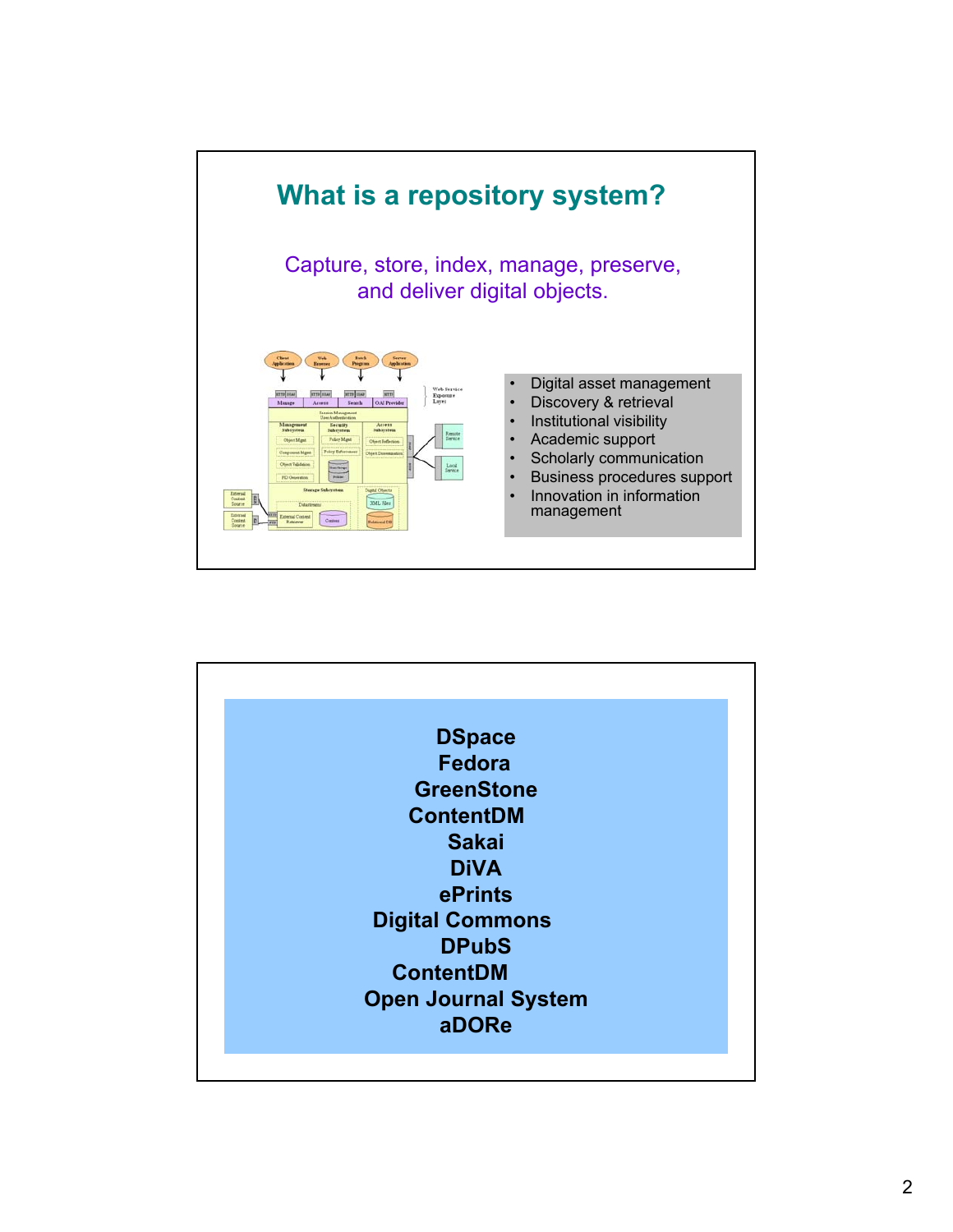## Factors in Choosing a Repository Model

- **Development characteristics**
- Financial sustainability
- Digital library infrastructure
- Interoperability and support for standards
- Institutional policies and practices
- Support of archival business requirements
- Content type characteristics
- Preservation functionality
- Usability (staff and end-user)
- Search, browse, access features

### Factors in Choosing a Repository Model

- Development characteristics Support of archival business
- Financial sustainability
- Digital library infrastructure
- Interoperability and support for standards
- Institutional policies and practices
- requirements
- Content type characteristics
- Preservation functionality
- Usability (staff and end-user)
- Search, browse, access features

*Art Libraries Society of North America. Digital Image Database Standards Checklist: Technical, Functional, Content, & Access Recommendations* 

*Research Libraries Group and OCLC. Trustworthy Repositories Audit & Certification*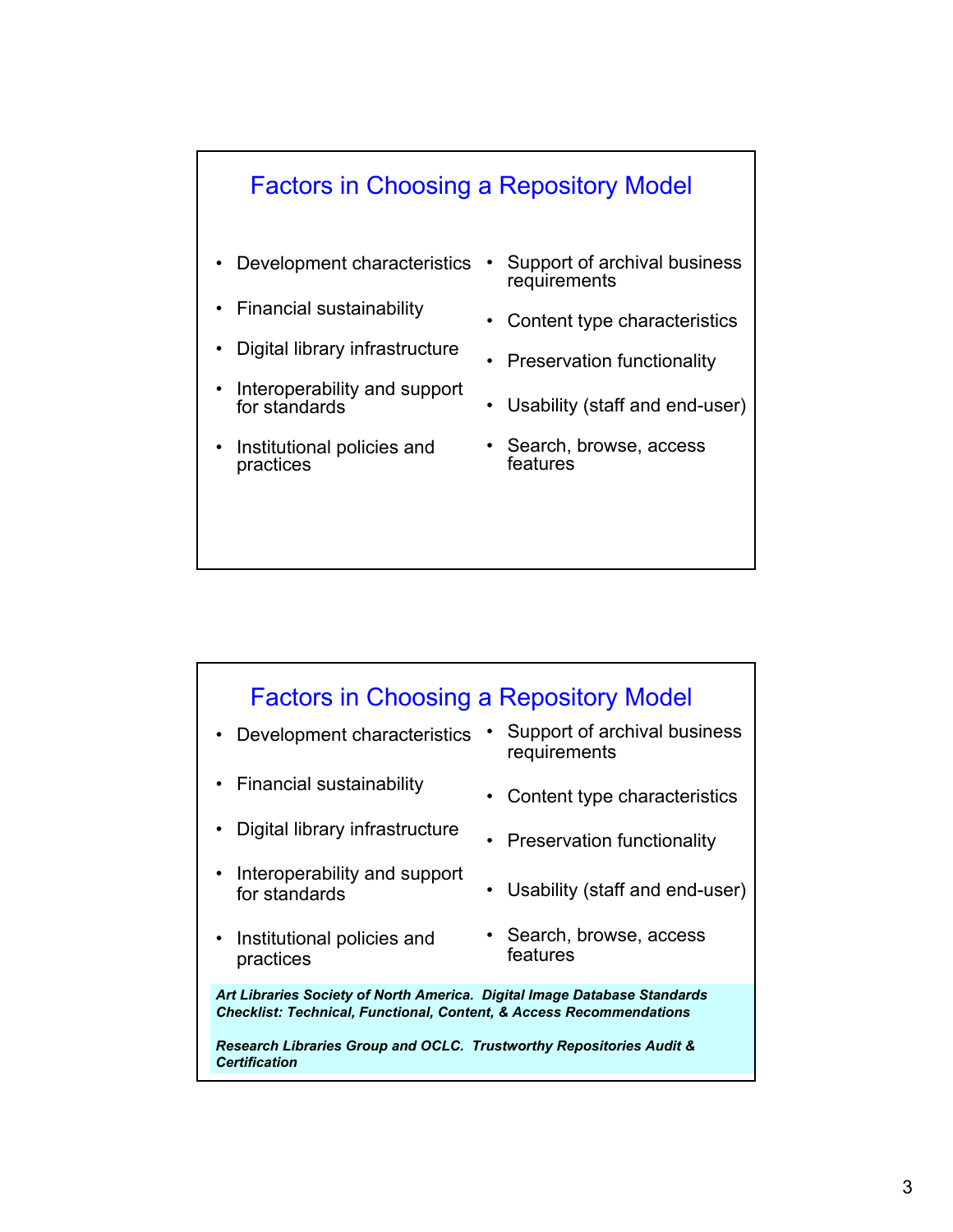

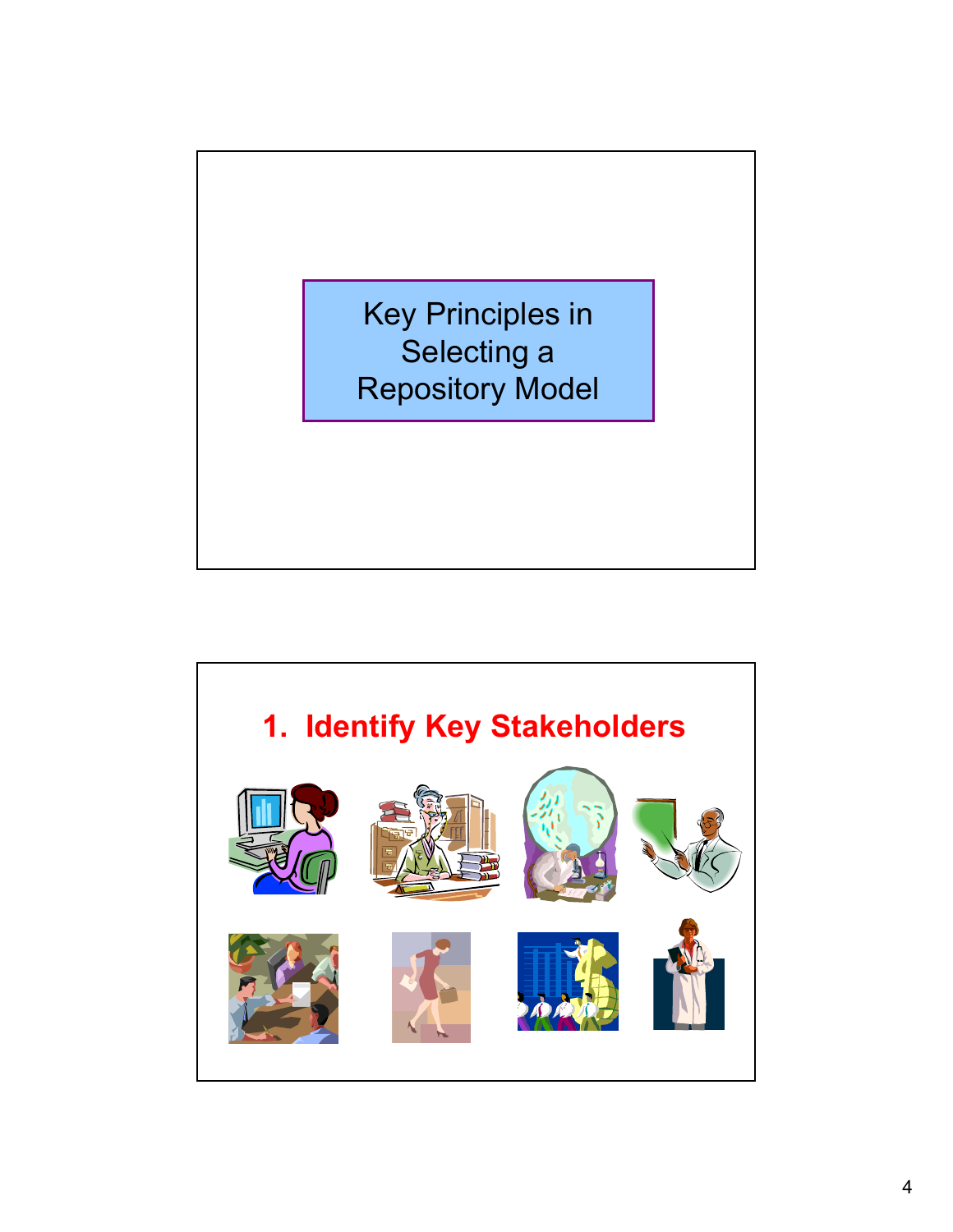

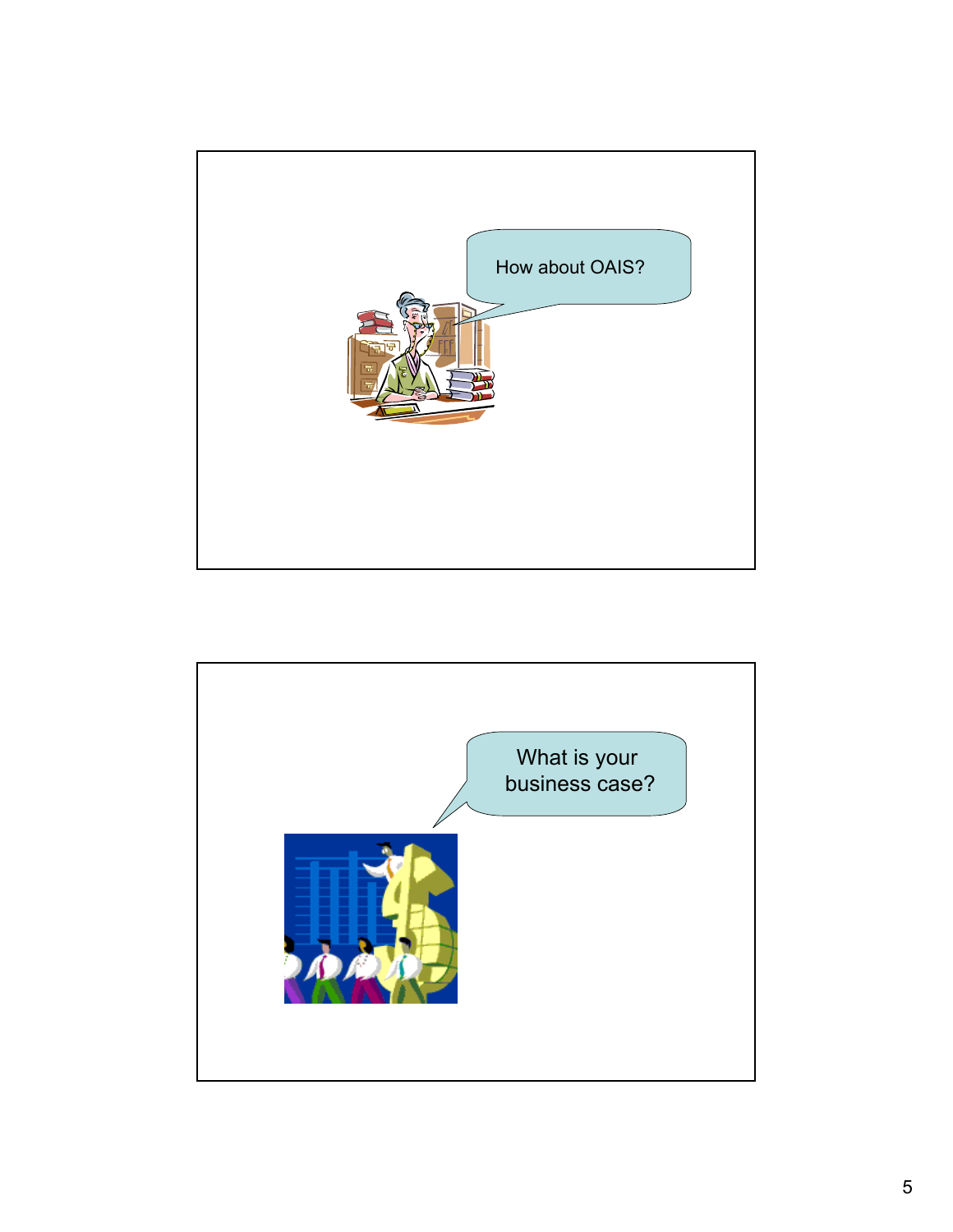

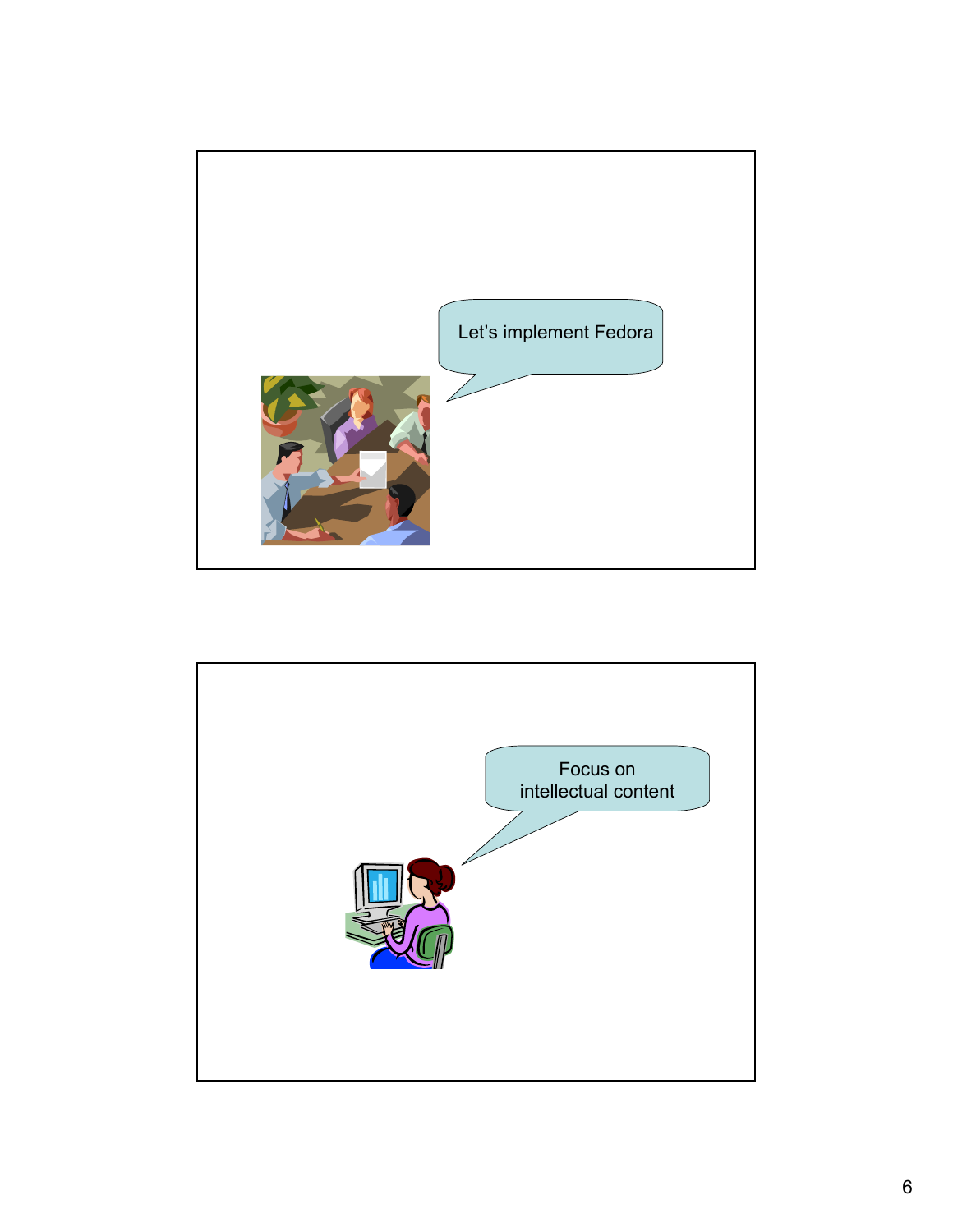

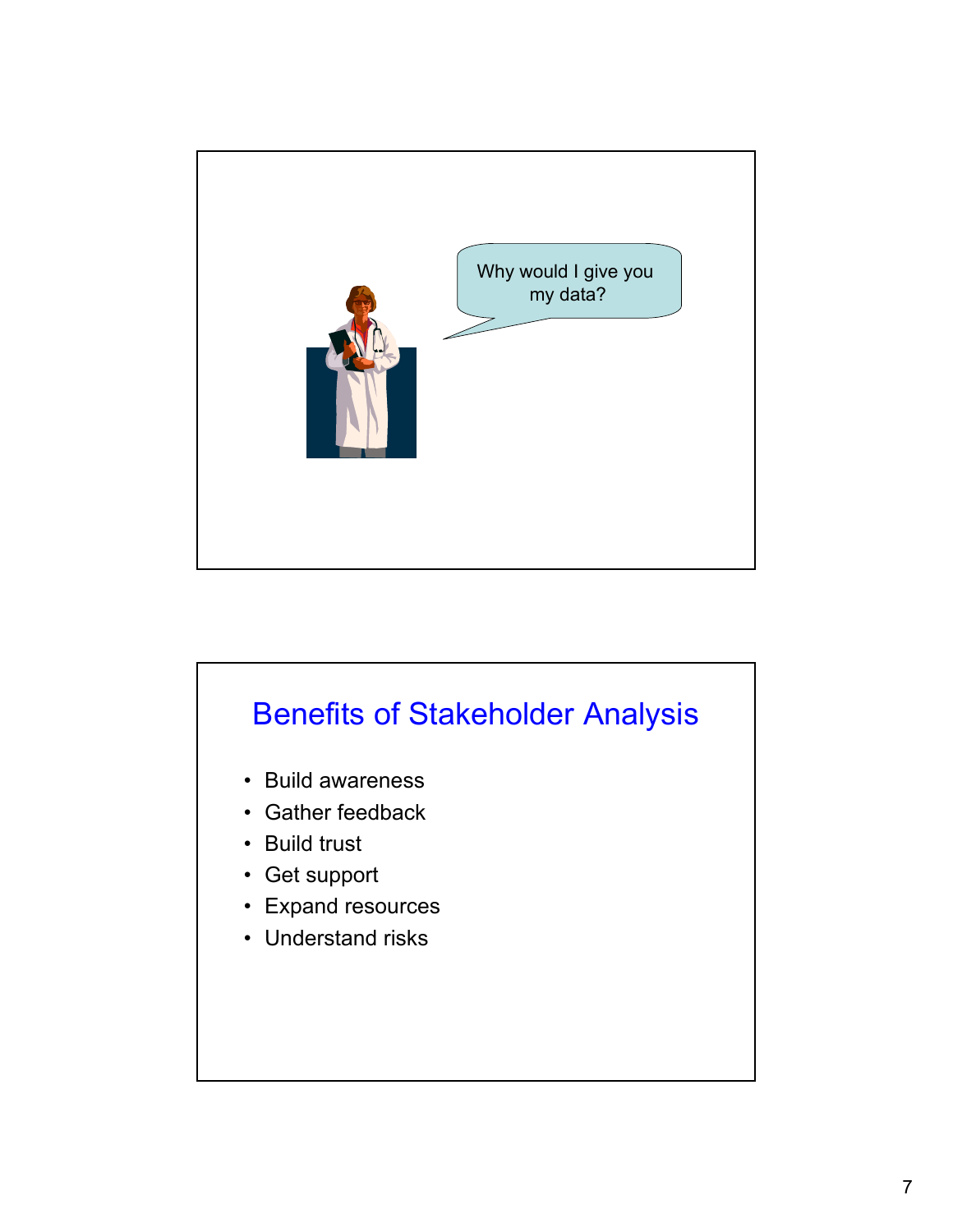

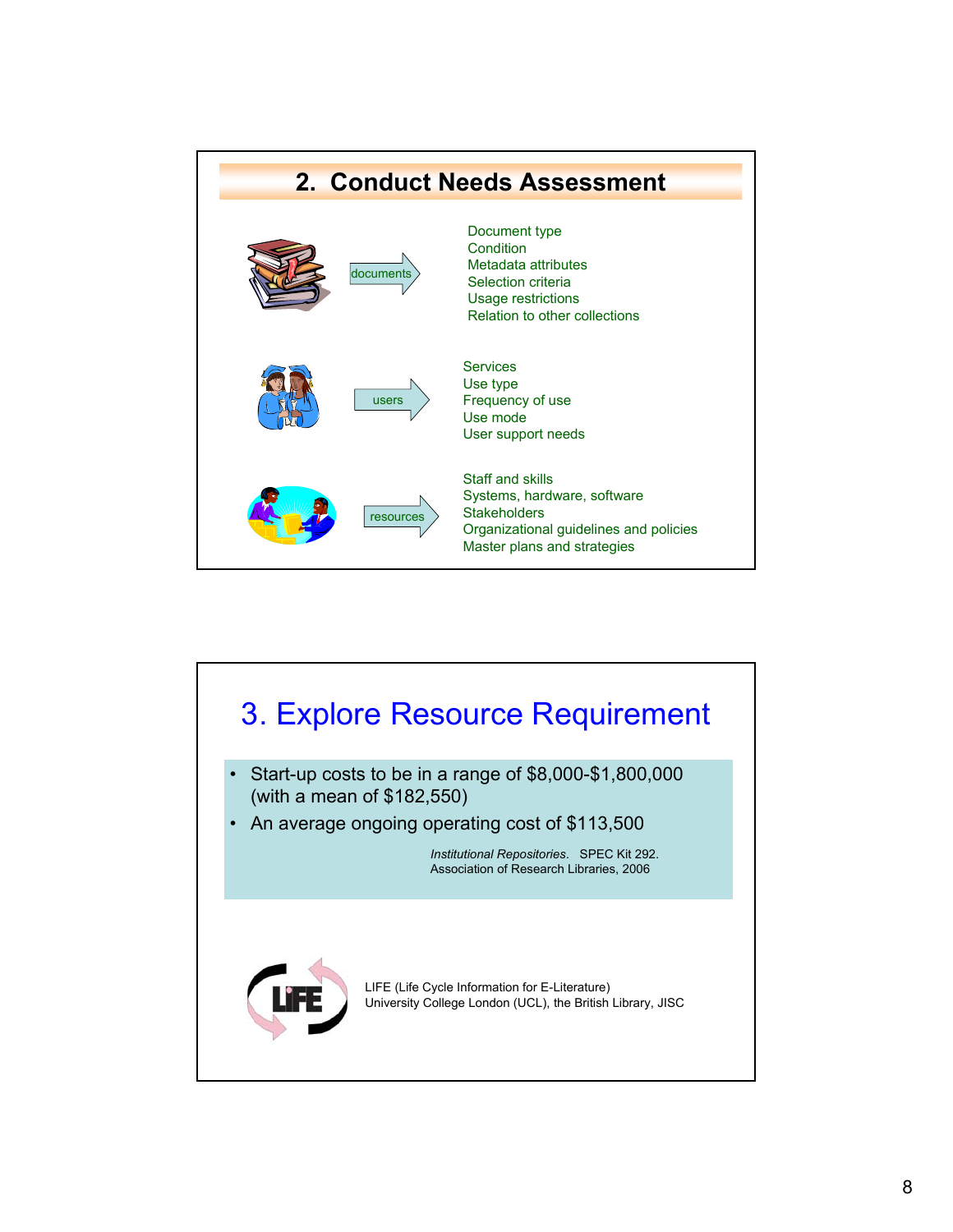#### Case Study: arXiv arXiv.org e-Print archive - Win  $-10 \times$  $\begin{array}{|c|c|c|}\hline \textbf{v} & \textbf{4} & \textbf{5} & \textbf{6} & \textbf{7} \\\hline \textbf{v} & \textbf{14} & \textbf{26} & \textbf{5} & \textbf{6} & \textbf{7} \\\hline \end{array}$ G  $\bigcirc$  +  $\bigcirc$  Mtp://aniv.org/ اهرا -<br>■ Search Web - 2 日 - 劃 - ③ | □Mal - ③My Yahoo! - ③ Hettebs - ▲ Gomes - 每 Music - Q Arowers - →  $\mathbf{Y}^{t+2}$ and a r dr **Co** an Win.org e-Print and ive T  $\bigoplus$  +  $\bigoplus$  +  $\bigoplus$  +  $\bigoplus$  Page +  $\bigoplus$  Tools +  $^2$ Cornell University arXiv.org г All papers F Gol Open access to 416,362 e-prints in Physics, Mathematics, Computer Science and Quantitative Biology Subject search and browse: Physics The Search Form Interface Catchup 8 Mar 2007: arXiv identifier change scheduled for 1 April 2007.<br>See cumulative "What's Rew" pages.<br>Robots Beware: indiscriminate automated downloads from this site are not permitted. **Physics** . Astrophysics (astro-ph new, recent, find) Astrophysic (astro-phine), recent, find)<br>Condensed Matter (cond-matine), recent, find)<br>Includes: Disordered Systems and Neural Nehmicks: Materials Science: Mesoscopic Systems and Quantum Hall Effect; Other; Soft Condensed - Mathematical Physics (math-ph new, recent, find)<br>- Nuclear Experiment (muclear mean, recent, find)<br>- Nuclear Theory (muclear mean, find)<br>- Nuclear Theory (muclear mean, find)<br>- Includes (see detailed description) Acceler 즈 2 Start <mark>Congcour | Mintrosoft Excel | Gi</mark>l Microsoft PowerPoint | ManXiv.org e-Print arch... ( ( ) B<sup>o</sup> 哦 @ di 10:32 AM

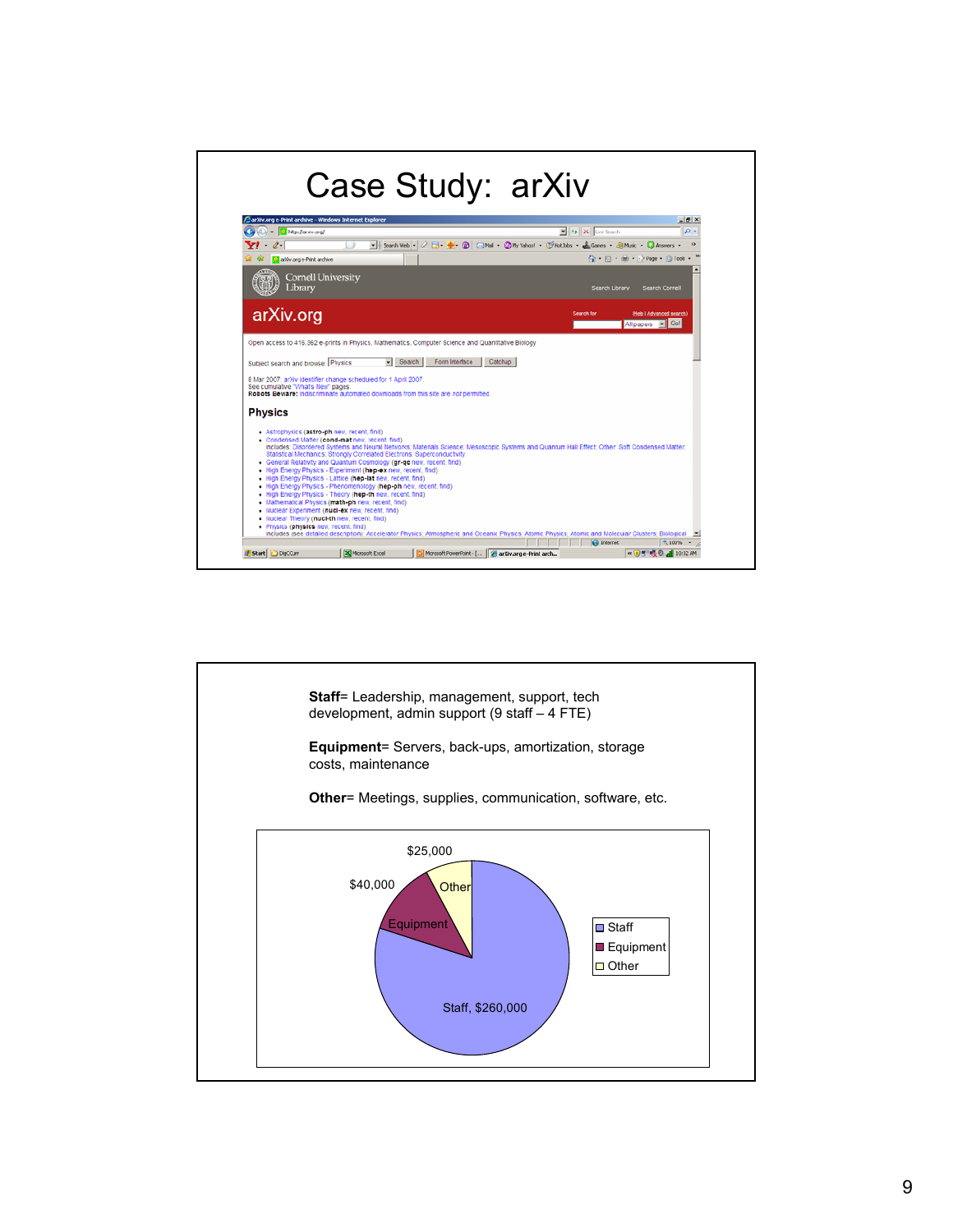

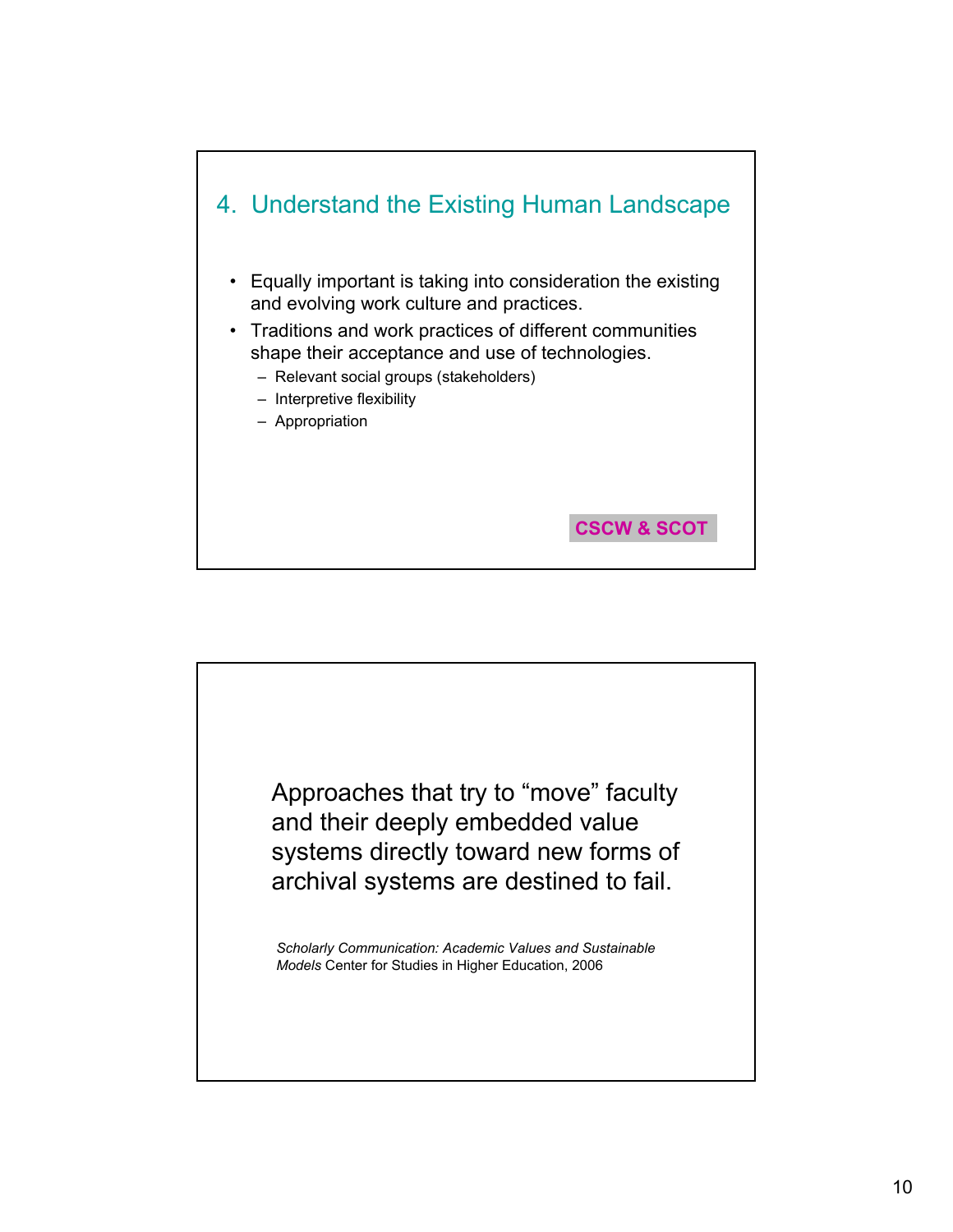## Key Principles in Selecting a Repository Model

- Identify key stakeholders
- Conduct needs assessment analysis
- Explore resource requirements
- Understand the existing human landscape

# **Conclusions**

• Flexible and scalable repositories

*At Johns Hopkins, we are promoting the idea that applications should access repositories through an abstract, repository agnostic layer, rather than through custom application to repository integrations.*

**Choudhury and Martino, 2005**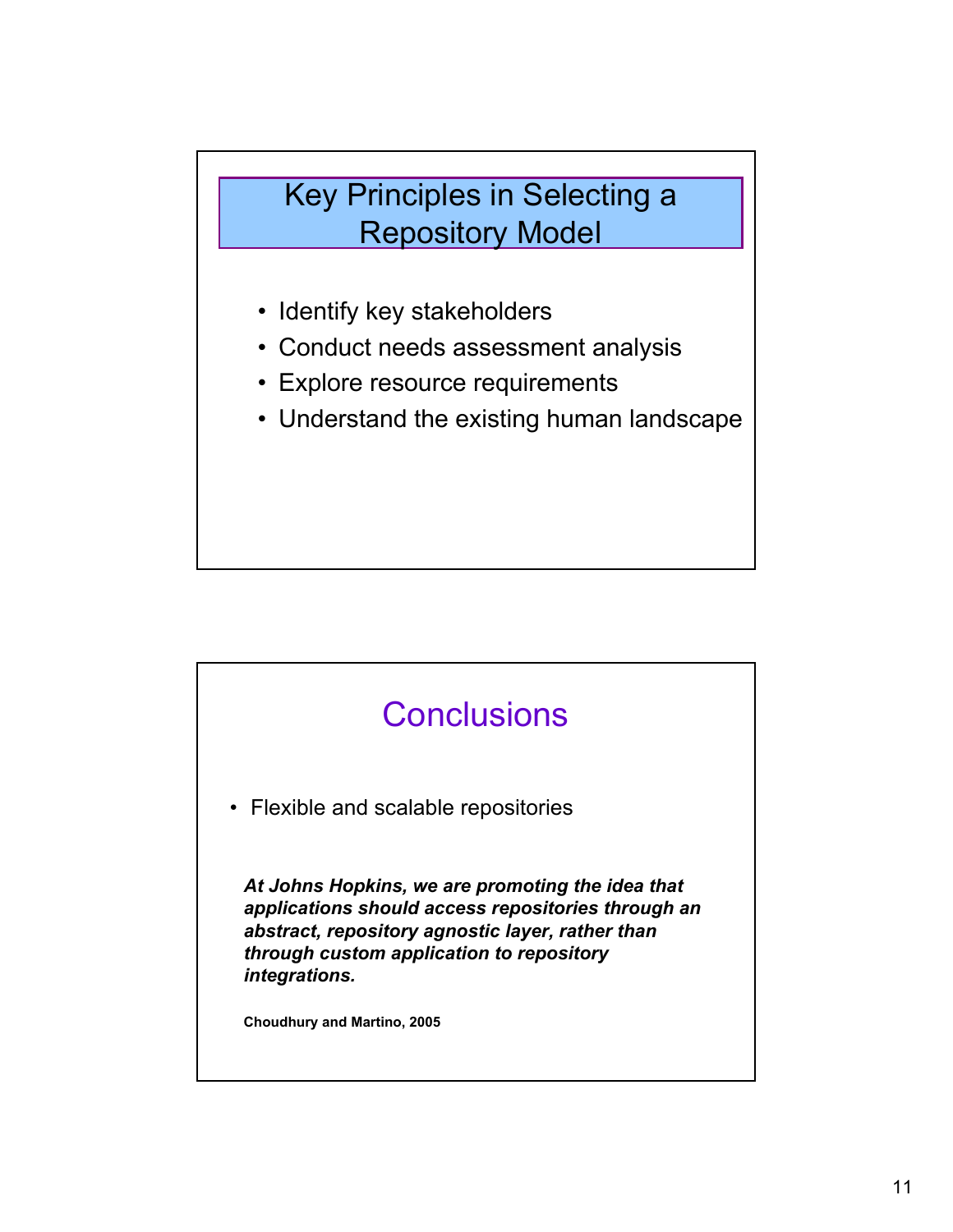